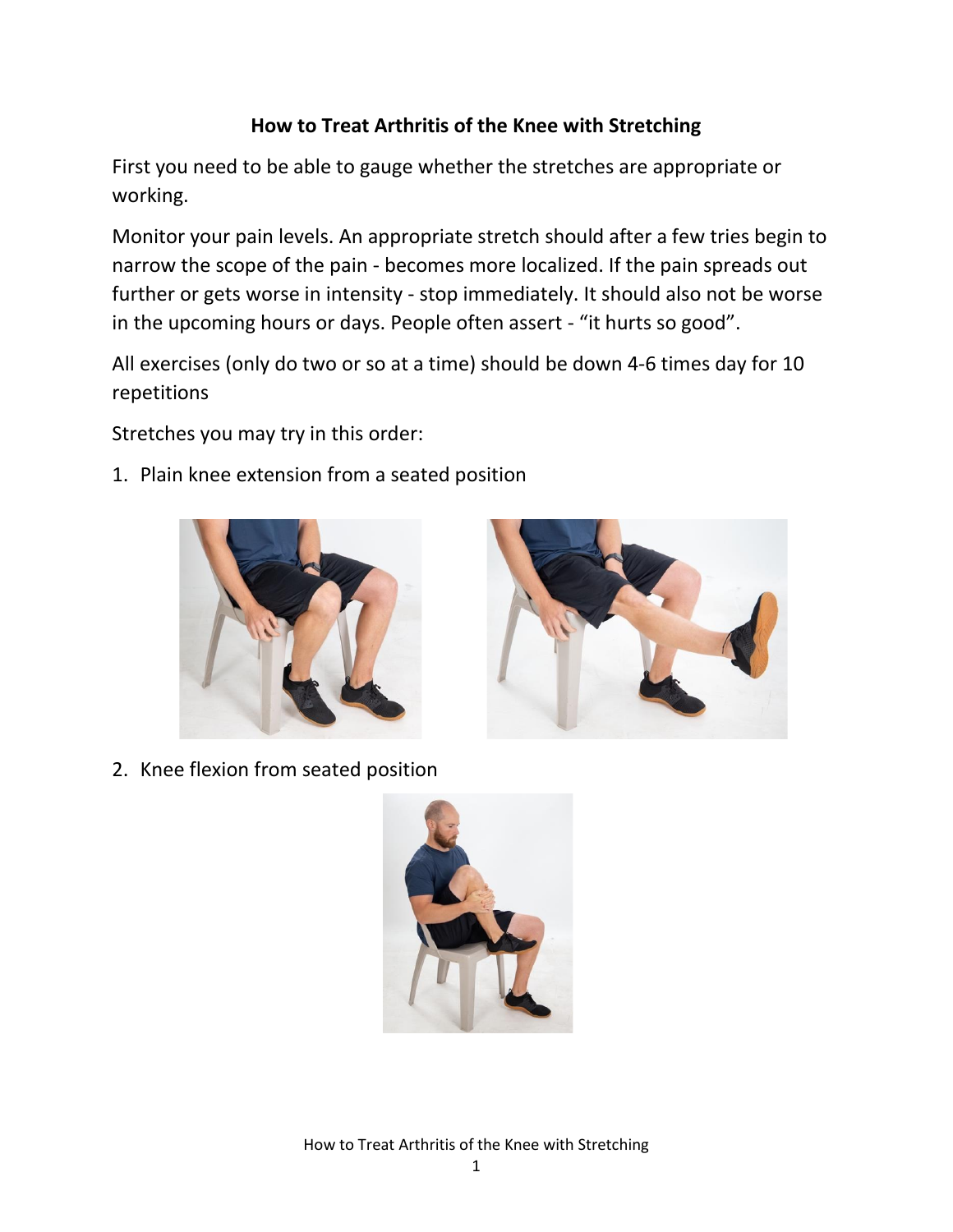3. Knee flexion with towel under kneecap (seated)



4. Knee Flexion with leg on chair



5. Knee flexion with towel and leg on chair



How to Treat Arthritis of the Knee with Stretching